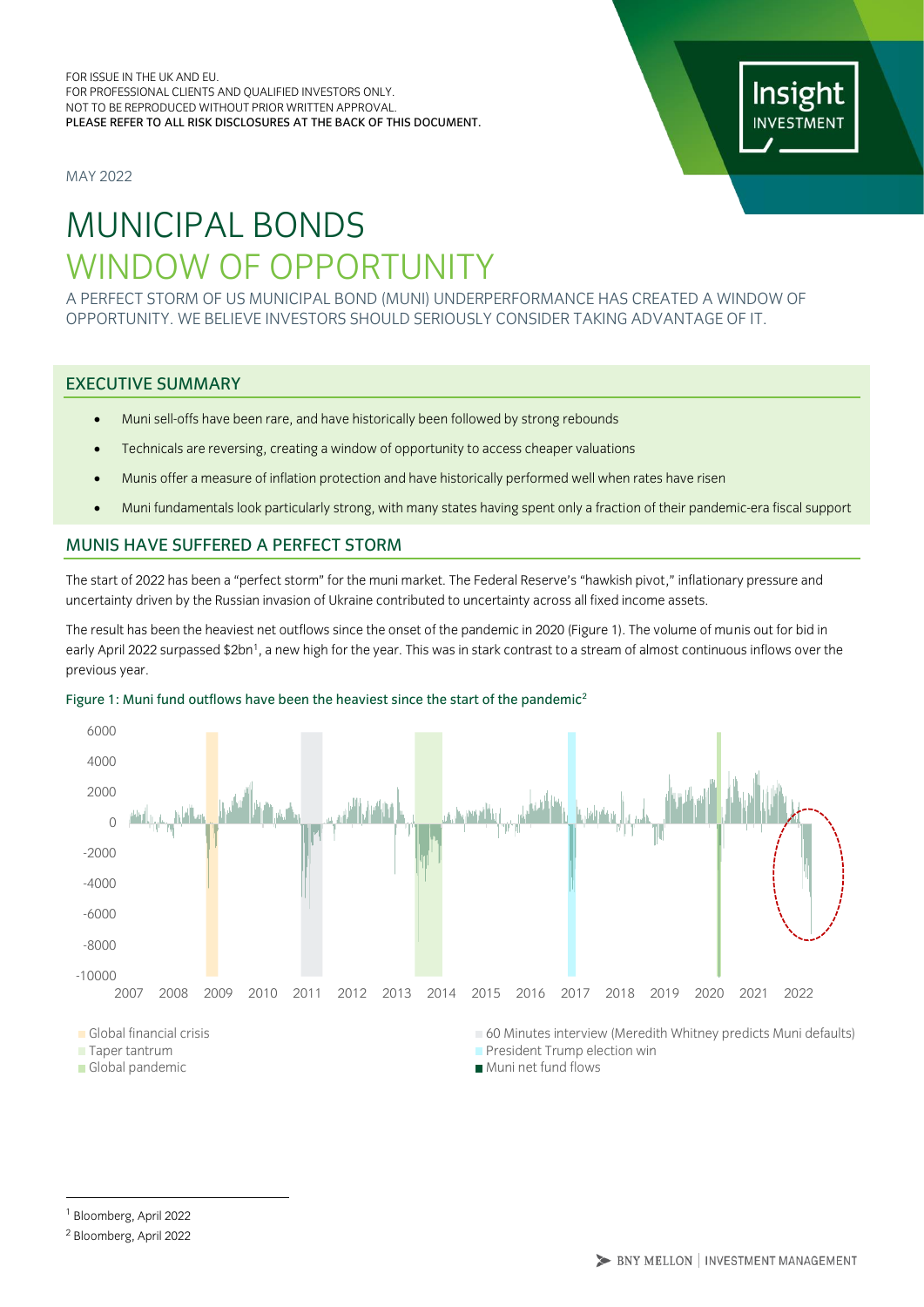This has occurred during continued heavy issuance. Issuers have sold more than 10 deals of a billion dollars or more so far in 2022 and are on pace to beat the record of 26 set in 2020<sup>3</sup>. Even those huge budget surpluses have come to market, putting further downward pressure on prices.

## THIS HAS CREATED A WINDOW OF OPPORTUNITY FOR INVESTORS

These types of sell-off have been rare in muni history. When they have happened, the market has consistently rebounded strongly, with inflows sharply increasing (Figure 2).

#### Figure 2: Similar drawdowns have preceded record rebounds<sup>3</sup>

|                     |                   |                            | Cumulative recovery post-drawdown |               |
|---------------------|-------------------|----------------------------|-----------------------------------|---------------|
| Drawdown start date | Drawdown end date | <b>Cumulative Drawdown</b> | 1-year return                     | 2-year return |
|                     |                   |                            |                                   |               |
| Mar-04              | May-04            | $-5.29%$                   | 8.96%                             | 10.89%        |
| Jan-08              | Oct-08            | $-11.12%$                  | 19.89%                            | 29.28%        |
| Oct-10              | $Jan-11$          | $-6.46%$                   | 15.20%                            | 21.84%        |
| $May-13$            | $Sep-13$          | $-6.77%$                   | 10.36%                            | 13.40%        |
| $Jul-16$            | Dec-16            | $-5.71%$                   | 6.37%                             | 7.20%         |
| Mar-20              | Mar-20            | $-10.94%$                  | 13.29%                            | 9.17%         |
| Aug-21              | Present           | $-9.38%$                   |                                   | 7             |

We expect a potentially similar trajectory, particularly as technicals are set to reverse by the summer.

From a supply perspective, \$39bn of munis are scheduled to mature in June, followed by \$35bn in July and \$36bn in August<sup>3</sup>. Further, we expect \$5bn to \$10bn of calls each month. Supply has potentially been front-loaded as many issuers sought to get ahead of rising interest rates this year. Still, the tax-exempt muni market is forecast to shrink by \$40bn in 2022 $^{\rm 4}$ .

From a valuation perspective, ratios of muni yields to Treasury yields are increasingly attractive as they are now at their cheapest levels since the start of the pandemic, at close to neutral (Figure 3).

#### Figure 3: Muni ratios have cheapened<sup>5</sup>



 $3$  Bloomberg, May 2<sup>nd</sup> 2022. Index: Bloomberg Municipal Bond Index.

<sup>&</sup>lt;sup>4</sup> JP Morgan forecast, Bloomberg Finance L.P., Refinitiv data, April 2022.

<sup>5</sup> Bloomberg, April 2022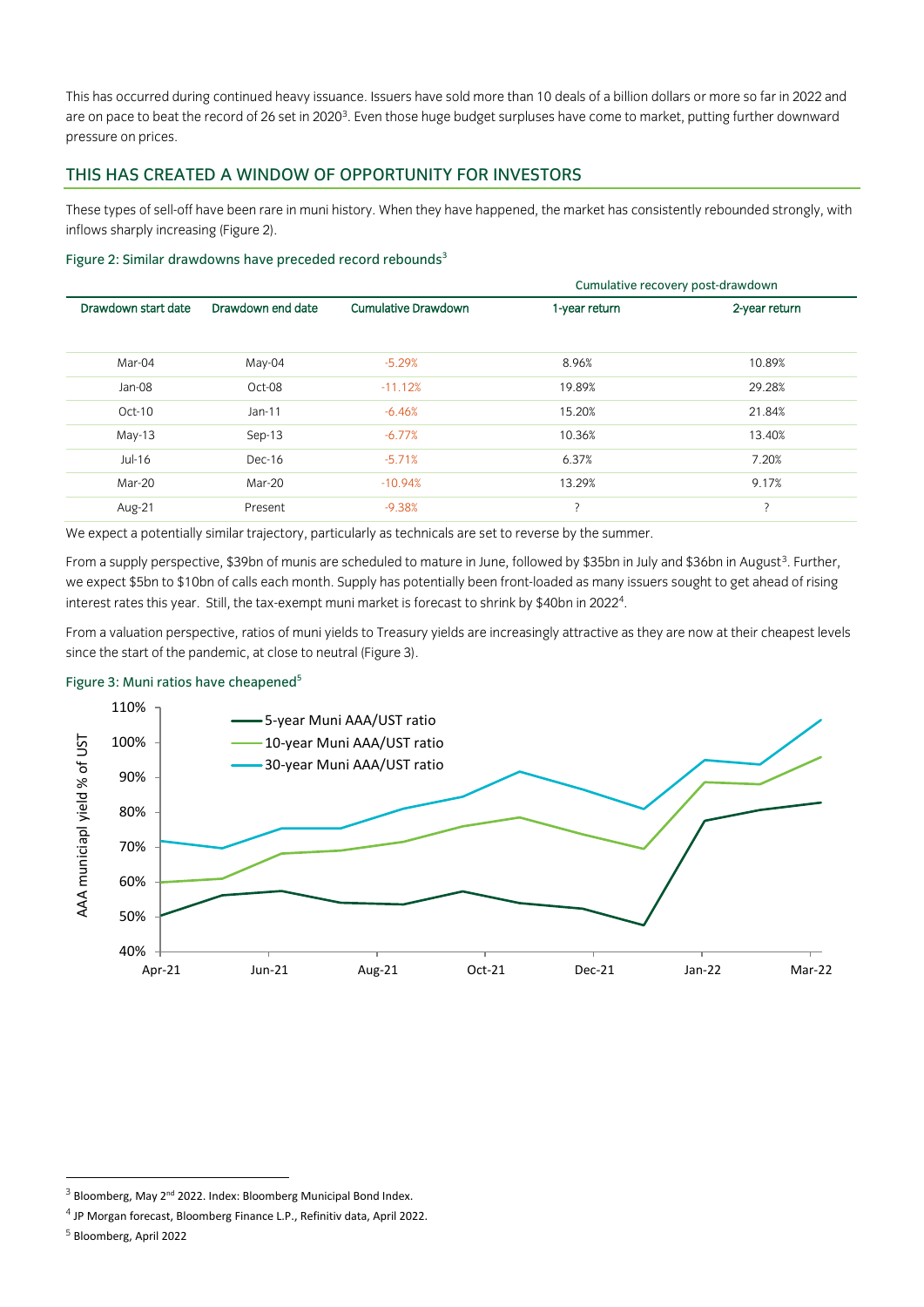Further, yields on taxable munis (i.e. not granted tax exemption for any US investors) are currently 35bp above AA rated US corporate bonds<sup>6</sup>. Meanwhile, European investors can benefit from a currency-hedged ~125bp pickup over AA euro sovereign debt and a ~80bp pickup over AA European corporate debt7

Investors have substantial cash on the sidelines, with balances in US money market funds still ~\$1trn higher than pre-pandemic, waiting for entry points such as these (Figure 4).



Figure 4: Investor cash is waiting to be put to work where yields are compelling<sup>8</sup>

## MUNIS MAY ALSO OFFER AN OPPORTUNITY TO DEFEND AGAINST RISING RATES AND INFLATION

Munis have tended to outperform Treasuries during rising rate environments (Figure 5).

Figure 5: Munis have tended to show positive excess returns when rates have risen<sup>9</sup>



Rising Rate Environment - - 12-mth Muni Performance vs. Treasuries, 10-year maturity

Historically, during rising rate periods, retail investors have sought shelter in munis to benefit from higher tax-exempt interest rates. Further, supply tends to fall as municipalities prefer to avoid raising debt at higher rates.

<sup>6</sup> Bloomberg, April 2022. Indices: Bloomberg Taxable Muni Index and Bloomberg AA Corporate Bond Index.

<sup>&</sup>lt;sup>7</sup> JP Morgan, MRSB, April 2022. For 10-year maturities. Note: The 10Yr AA taxable muni yield is based on MSRB trade observations of \$1mn or greater, noncall, 10-10.99yr taxable muni bonds. Buying or selling in size may require a premium/concession, depending on market conditions. JPM's MAGGIE 10yr AA Euro yield as of 04/25/2022. Cost of maturity-matched hedge defined as the maturity -matched FX cross-currency basis + domestic swap rate (3s curve) foreign-currency swap rate (3s curve).

<sup>8</sup> Bloomberg, April 2022

 $9$  Barclays, Thomson Reuters, Insight as of December 31, 2021. Returns series shown is 12-month rolling total return difference between munis and treasuries. Treasury data based on Bloomberg 10-year treasury bellwether benchmark. Muni Data based on 10-year QA Direct by Refinitiv (formerly Thomson Reuters) MMD scale.Past performance is not indicative of future results. Investment in any strategy involves a risk of loss which may partly be due to exchange rate fluctuations. The performance results shown are net of investment management fees and reflect the reinvestment of dividends and/or income and other earnings. Please refer to the important disclosures at the back of this presentation.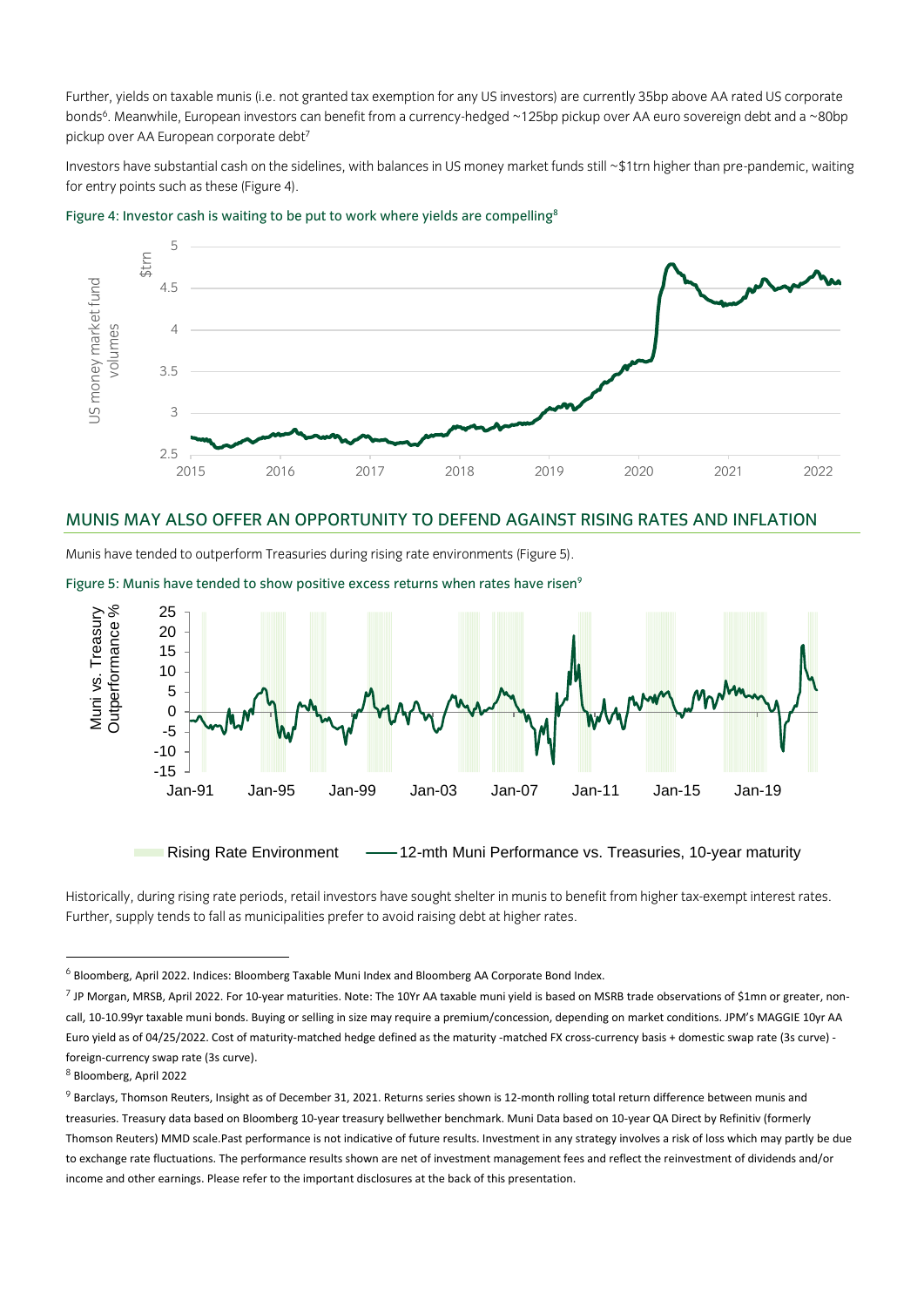Munis can also offer a measure of inflation protection. Municipalities benefit from increased tax collections (such as sales tax) from higher prices during periods of strong economic growth. The strong performance of the housing market across the US also offers the potential for municipalities to see higher income from property taxes.

Further, many revenue bonds are tied to essential services projects such as power generation, where energy costs are being passed onto businesses and consumers. Additionally, structures such as tobacco master settlement agreement (MSA) bonds have their revenues directly tied to inflation.

## MUNIS HAVE COMPELLING FUNDAMENTALS IN OUR VIEW

The recent volatility in munis has not been related to fundamentals. From a debt service perspective, we believe that munis are in excellent shape, particularly following several stimulus programmes from the Federal government including the American Rescue Plan (ARP).

For example, New York state has only spent \$10bn of the \$26bn they received under the ARP, and only currently plan to spend a further \$12.75bn, after which it will still have funds left over. Most states are in similar positions.

Further, given the Administration's sanctions on Russian energy, energy producing states (such as Texas, New Mexico and North Dakota) stand to benefit from direct taxes and second round effects of rising revenues to local economies. Alaska may also see \$1bn in unexpected revenue from higher oil prices.

The airport sector has received a fundamental credit boost with air travel recovering close to pre-pandemic levels. We believe the rebound is set to continue as demand is expected to increase throughout the peak spring/summer travel season although higher energy prices may curtail future travel activity.

According to Moody's, municipal rating activity during 2021, was the most positive rating year since 2007 and the 10th strongest since 1989 with its upgrade to downgrade ratio at 2.7 to 1 (Figure 6).





# CONCLUSION: TAKE ADVANTAGE OF THE WINDOW OF OPPORTUNITY

We believe that the perfect storm of muni bond underperformance has delivered an excellent opportunity for investors to consider entering the asset class, particularly before supply materially falls over the summer.

<sup>10</sup> Bloomberg, April 2022